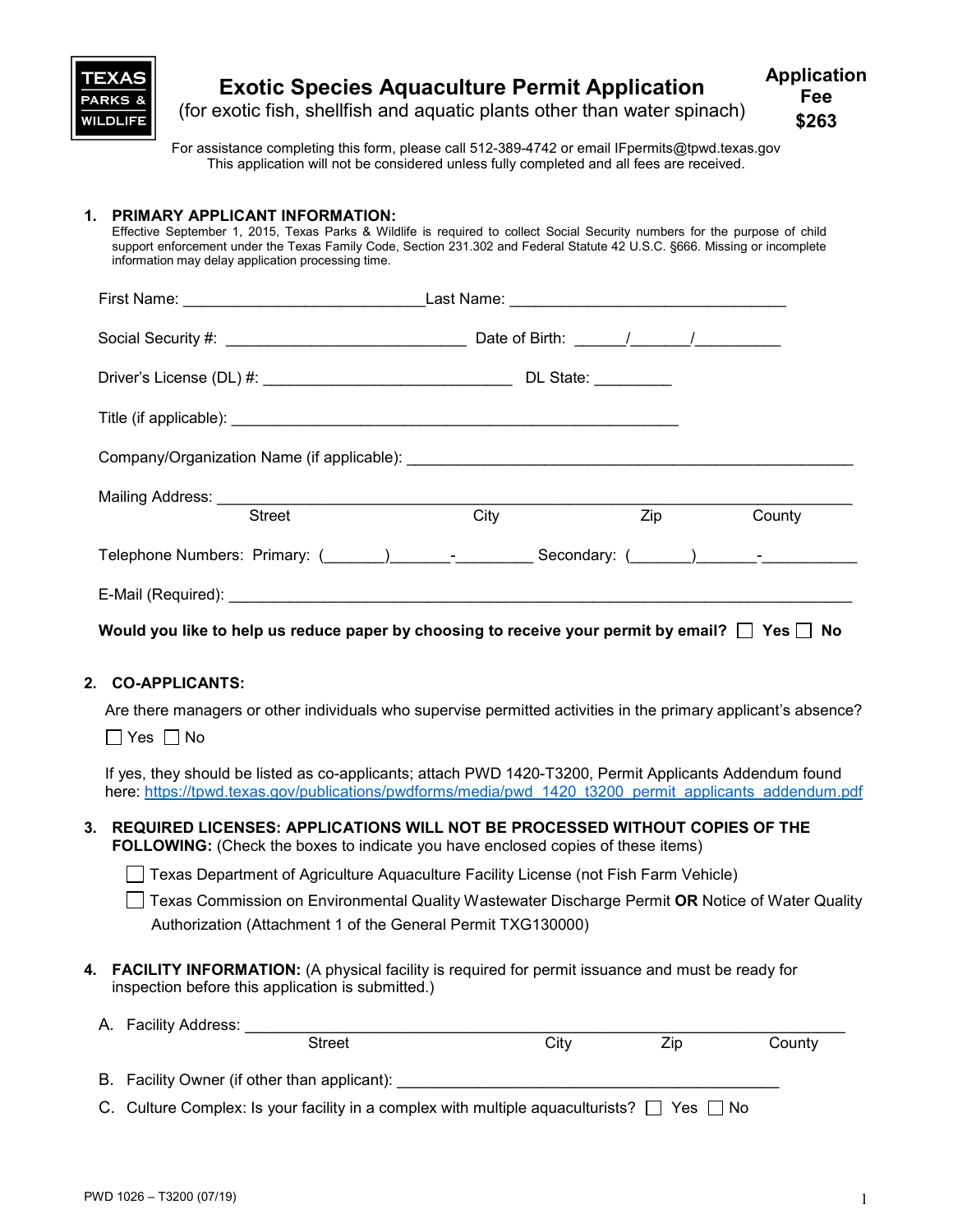## **4. FACILITY INFORMATION (continued)**

- D. Facility Map: Print and attach a facility map to your application that shows and labels the specific location of the aquaculture facilities (including ponds, tanks, greenhouses AND ALL DRAINS).
	- If your facility is located in a **multi-operator culture complex**, please indicate on map the location of your facility (i.e., pond or greenhouse) relative to all other aquaculturists' facilities.
	- If your facility is located **within the 100-year flood plain**, any ponds must be surrounded by a flood protective levee at least one foot above the 100-year flood plain. Please indicate on map the location of any flood protective levees.
- DI. Emergency Plan: If your facility is located in the Exotic Species Exclusion Zone (east of IH-35 and south of Hwy 21), please attach PWD 1421, Exotic Species Aquaculture Emergency Plan (Forms are available at: https://tpwd.texas.gov/publications/pwdforms/media/pwd\_1421\_t3200\_exotic\_species\_aquaculture\_emergency\_plan.pdf

|  |  |  | ◯ Emergency plan attached ◯ Not in Exotic Species Exclusion Zone |
|--|--|--|------------------------------------------------------------------|
|--|--|--|------------------------------------------------------------------|

F. Contact person for facility inspection:

| Name:                                                                             | Phone:<br>- |
|-----------------------------------------------------------------------------------|-------------|
| Title:                                                                            | Email:      |
| What is the best way to reach you to schedule the inspection? $\Box$ Phone $\Box$ | l Email     |

**5. SPECIES INFORMATION:** For each species you plan to possess, propagate, transport, import, export, or sell during the permit year, please check all boxes that apply. Indicate use where requested.

| <b>Species Name</b>                         | Personal or<br><b>Educational Use</b><br>(if yes, indicate<br>which) | Aquaponics/Aquaculture<br>(Personal or<br>Commercial) | Pond<br><b>Management</b><br>(Commercial) | <b>Food Fish</b><br>(if yes,<br>indicate<br>whether sold |
|---------------------------------------------|----------------------------------------------------------------------|-------------------------------------------------------|-------------------------------------------|----------------------------------------------------------|
|                                             |                                                                      |                                                       |                                           | live or dead)                                            |
| Nile tilapia                                | Personal                                                             |                                                       |                                           | Sold live                                                |
| (Oreochromis niloticus)                     | Educational                                                          |                                                       |                                           | Sold dead                                                |
| <b>Blue tilapia</b><br>(Oreochromis aureus) | Personal                                                             |                                                       |                                           | Sold live                                                |
|                                             | Educational                                                          |                                                       |                                           | Sold dead                                                |
| Mozambique tilapia                          | Personal                                                             |                                                       |                                           | Sold live                                                |
| (Oreochromis mossambicus)                   | Educational                                                          |                                                       |                                           | Sold dead                                                |
| Hybrids of three tilapia                    | Personal                                                             |                                                       |                                           | Sold live                                                |
| species above                               | Educational                                                          |                                                       |                                           | Sold dead                                                |
| Triploid grass carp                         | Personal                                                             |                                                       |                                           | Sold live                                                |
| (Ctenopharyngodon idella)                   | Educational                                                          |                                                       |                                           | Sold dead                                                |
| Whiteleg shrimp                             | Personal                                                             |                                                       |                                           | Sold live                                                |
| (Litopenaeus vannamei)                      | Educational                                                          |                                                       |                                           | Sold dead                                                |